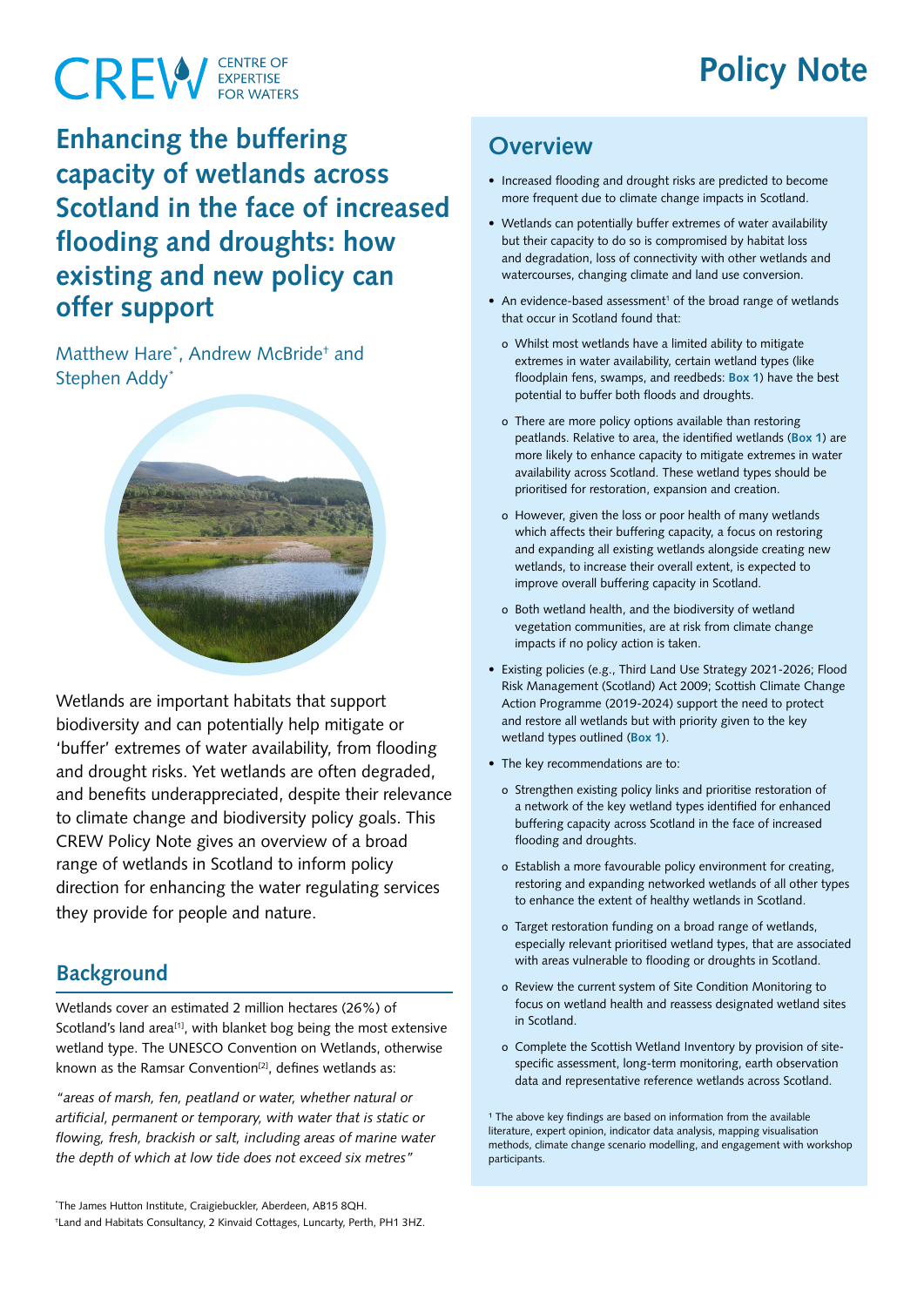### CENTRE OF CREW

# **Policy Note**

Wetlands serve important hydrological, carbon storage, and Wetlands serve important hydrological, carbon storage, and biodiversity functions. They occur across a wide variety of biodiversity functions. They occur across a wide variety of landscapes in Scotland from uplands to the coastline. Wetland character is strongly influenced by the storage of water as landscapes in Scotland from uplands to the coastline. Wetland character is strongly influenced by the storage of water as determined by the balance of inflows and outflows of water determined by the balance of inflows and outflows of water from a variety of sources. Wetlands have the potential to store from a variety of sources. Wetlands have the potential to store and release water – depending on the balance of these fluxes of water, type, extent, and connectivity to stream networks and of water, type, extent, and connectivity to stream networks and other wetlands. other wetlands.

When in good health, wetlands can potentially have capacity When in good health, wetlands can potentially have capacity to buffer both high and low flows for moderating extremes in water availability (i.e., flood and drought risks respectively, in water availability (i.e., flood and drought risks respectively,<br>|both individually and in combination) which are predicted to become more frequent due to climate change. Yet the health of become more frequent due to climate change. Yet the health of wetlands is under extensive pressure from land use conversion, its wetlands is under extensive pressure from land use conversion, its management, and climate change. Also, what has been missing up to now is consideration of a broad range of wetlands in management, and climate change. Also, what has been missing up to now is consideration of a broad range of wetlands in Scotland with respect to their buffering capacities for both high Scotland with respect to their buffering capacities for both high and low flows. To improve wetland resilience, and the water regulating services they provide, there is a need to better understand the various impacts from changing climate, land use and management practice on such capacities, as well as on their  $T<sub>1</sub>$   $T<sub>2</sub>$  and  $T<sub>3</sub>$  and  $T<sub>4</sub>$  and  $T<sub>5</sub>$  and  $T<sub>6</sub>$  and  $T<sub>7</sub>$  and  $T<sub>8</sub>$  and  $T<sub>9</sub>$  and  $T<sub>9</sub>$  and  $T<sub>9</sub>$  and  $T<sub>9</sub>$  and  $T<sub>9</sub>$  and  $T<sub>9</sub>$  and  $T<sub>9</sub>$  and biodiversity.

This CREW Policy Note summarises evidence from a comprehensive assessment of eighteen<sup>2</sup> wetland types occurring in Scotland to inform what policy options are available and where targeted restoration efforts may be needed for enhancing wetland buffering capacity in the face of climate-driven increased flooding and drought risks.

#### **Understanding wetland buffering capacities and their potential for restoration in Scotland**

Buffering capacity is wetland type-, health and location-specific. The main buffering capacity mechanisms are the storage of water and the delayed movement of water out of a wetland. This is controlled by complex interactions with a range of landscape factors (e.g., surface terrain; hydrological connectivity to ground and surface waters; soil type and condition; vegetation cover and surface roughness) and varies seasonally. Most wetland types have a limited ability to moderate extremes in water availability. However certain wetland types like floodplain fens, swamps, and reedbeds have the best potential to buffer both floods and droughts. The restoration of degraded blanket bogs and raised

 $2$  Knowledge on the buffering capacity of the eighteen specific wetland types considered was often limited, thus a cautious assessment was made.

bogs to mitigate water availability extremes is supported by policy (e.g., through the Peatland Action Programme) and some evidence. There are more policy options available than restoring peatlands. For example, relative to area, the identified wetlands (**Box 1**) are more likely to enhance capacity to mitigate extremes in water availability and should be prioritised for restoration, expansion and creation. However, given the loss or poor health of many wetlands, a focus on restoring and expanding all existing wetlands alongside creating new wetlands, to increase their overall extent, is expected to improve overall buffering capacity in catchments across Scotland.

#### **Box 1: Key wetlands that have good potential to buffer high and/or low flows**

| <b>Floods</b>                 | <b>Droughts</b>    |
|-------------------------------|--------------------|
| • Floodplain fens             | • Floodplain fens  |
| • Swamps                      | • Swamps           |
| $\bullet$ Reedbeds            | $\bullet$ Reedbeds |
| • Wet meadows                 |                    |
| • Alder and fen wet woodlands |                    |
| $\bullet$ Basin fens          |                    |
| $\bullet$ Fen meadows         |                    |
| • Transition grasslands       |                    |

#### **Changing climate, land use and management practice impacts on the capability of Scotland's wetlands to buffer extremes in water availability and their biodiversity**

Wetland degradation from drainage, burning, peat extraction or excessive grazing impairs buffering capacity, as can a loss of or excessive grazing impairs buffering capacity, as can a loss of the free connections of water flow between wetlands and, or the free connections of water flow between wetlands and, or adjacent watercourses. Water availability, particularly climate adjacent watercourses. Water availability, particularly climate change driven combinations of droughts followed by flooding change driven combinations of droughts followed by flooding are key sources of impact risk to wetland buffering capacity. are key sources of impact risk to wetland buffering capacity. Impacts on wetland buffering capacity is site specific and can vary Impacts on wetland buffering capacity is site specific and can vary seasonally or over longer time periods due to changing climate, seasonally or over longer time periods due to changing climate, land use and management practice. Also shifts in vegetation land use and management practice. Also shifts in vegetation communities (e.g., *Sphagnum cover*) in response to such changes, communities (e.g., *Sphagnum* cover) in response to such changes, could in turn alter the ability of wetlands to mitigate extremes of could in turn alter the ability of wetlands to mitigate extremes of water availability in Scotland. water availability in Scotland.







**Scottish Government** Rigahaltas na h-Alba gov.scot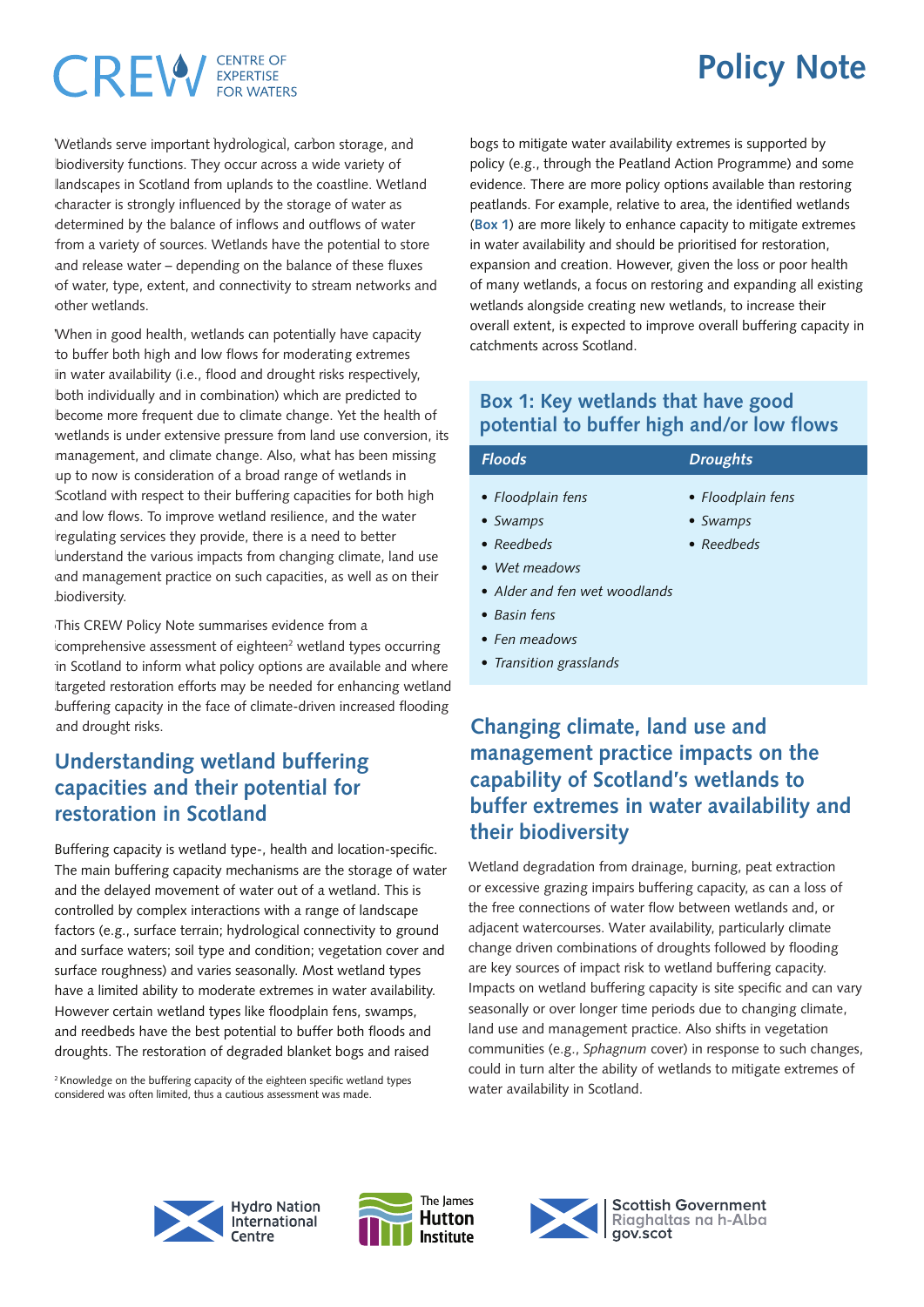### **CENTRE OF** CREW

The climate change projections indicate eastern and southern Scotland may get drier and the north-west wetter, but there is an increased probability of extreme droughts and floods. Wetland health is at risk of deterioration from climate change impacts for 10 out of the 18 wetland types if no policy action is taken. Ninety-eight out of 700 species on the Scottish Biodiversity List in the categories "conservation action needed" and "avoid negative impacts" are associated with wetlands. There is limited ability to predict the consequences of changes in water availability on biodiversity. However most wetland vegetation communities possess some, especially rare, species at risk due to projected future increases in dryness with others at risk due to increased wetness.

#### **Future perspectives**

There is growing interest in the use of land for carbon sequestration to enable climate change mitigation strategy. This is leading to acquisition of large areas of land, including wetlands, for tree planting, peatland restoration and 'rewilding' activities. This is associated with changes in motivation for land ownership and hence conversion in land use management practices. These changes are likely to conflict with active wetland management approaches, have consequences on the runoff of water in catchments and hence their capacity to buffer extremes in water availability in Scotland.

Existing policies (**Box 2**) support the need to protect and restore all wetlands for enhancing the water buffering capacity of wetlands in Scotland. The following are key recommendations with practical links to key policies available:

- **1. Prioritise restoration of the key wetland types identified** (**Box 1**). Target additional funds, within and outwith designated sites, for restoration and maintenance of:
	- **a.** Wetlands currently less in the policy spotlight that nevertheless have the most potential to buffer low and high flows.
	- **b.** Especially where such wetlands coincide with catchments that include potentially vulnerable areas for drought and flooding [SCCAP-2, FRM Act].
- **2. In parallel create, restore and expand healthy networked wetlands of all other types where opportunities arise.** A greater extent of healthy wetlands can potentially improve buffering of climatic extremes [FRM Act, LUS-3. SBS].
- **3. Invest in local human resources to maintain and respectfully manage wetlands as part of the green recovery plan.** This can help to support community wellbeing as well as manage flood risk [FRM Act, SCCAP-2, NPF-4].

#### **Box 2: Relevance of wetland restoration to the existing policy context**

*The main existing policy opportunities for encouraging enhancement of wetlands are:* 

- **• The third Land Use Strategy 2021 2026 (LUS-3)**: *calling for large scale ecosystem approaches and the development of a "resilient water environment" that can "help Scotland adapt to our already-changing climate", noting peatlands as a "sponge" to mitigate flood impacts.*
- **• Scottish Biodiversity Strategy Post-2020 A Statement of Intent (SBS)**: *highlighting the multiple benefits of wetland-based Nature Based Solutions as a means for increasing not only biodiversity but also to gaining the multiple benefits of tackling climate change, flooding and improving water quality.*
- **• Flood Risk Management (Scotland) Act 2009 (FRM Act), Article 20**: *requiring the 6-yearly assessment of natural features, including wetlands, whose alteration or restoration can contribute to flood risk management.*
- **• The second Scottish Climate Change Action Programme 2019-2024 (SCCAP-2)**: *promoting large scale habitat restoration; promoting peatland restoration as a means of mitigating climate change, supporting biodiversity, and mitigating flood impacts.*
- **• Fourth National Planning Framework (NPF-4)** *improving the natural environment for the wellbeing of communities and supporting the green recovery.*
- **4. Create catchment partnerships of land managers and businesses.** These have the potential to bring together multistakeholder interests to create a wider dynamic of shared understanding, communication, and management. They may also help to generate funds for wetland restoration projects [NPF-4].
- **5. Maintain ongoing wetland monitoring to meet dynamic policy needs.** This is needed to inform adaptive management strategy and innovative policy approaches to wetland management. The decline in available resourcing for Site Condition Monitoring is also an incentive to increase strategic monitoring efforts [FRM Act].